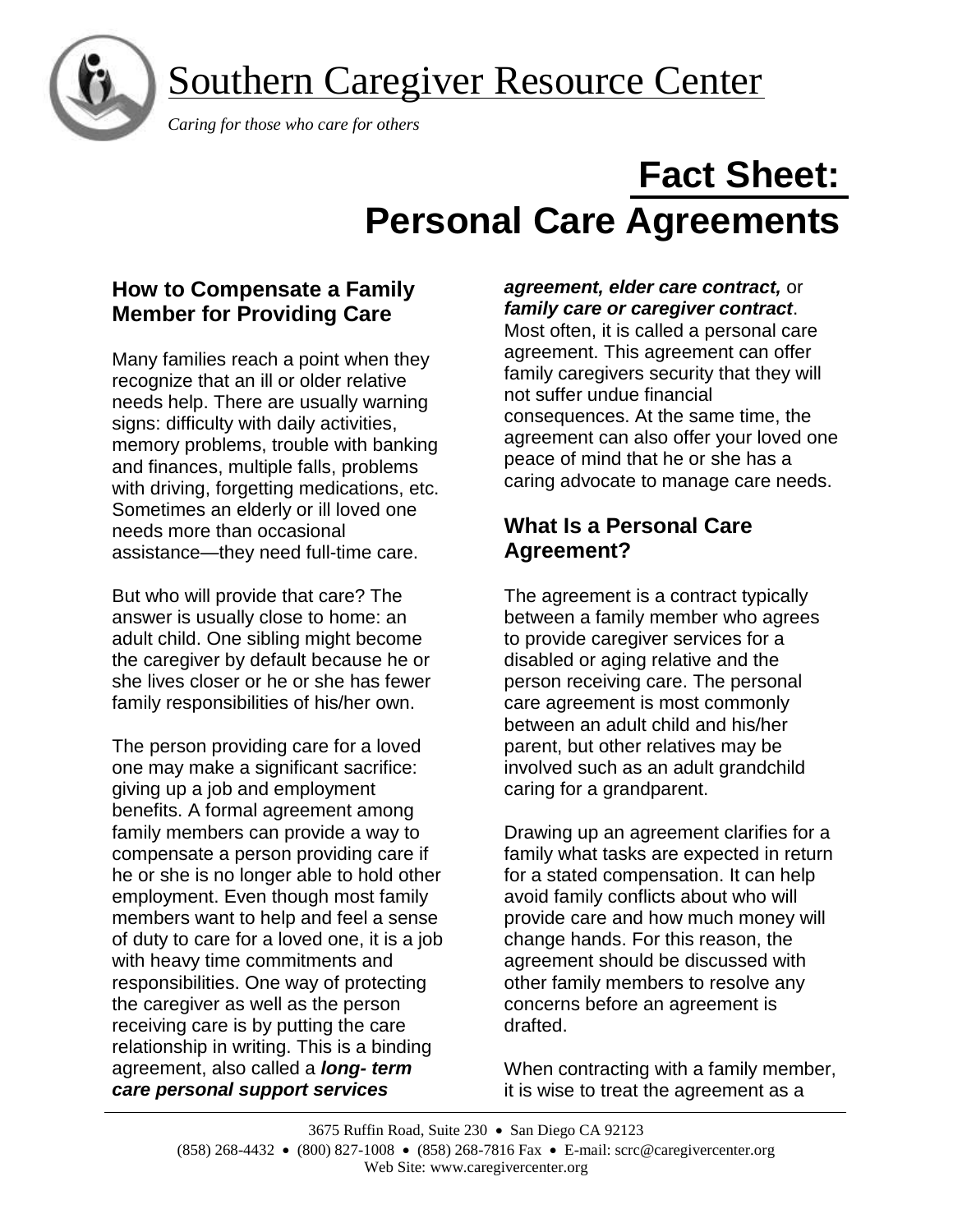legal document. If your relative is receiving state supported in-home care, the agreement will show the state where the money is going and for what kind of services. In addition, a caregiver agreement can offset potential confusion among family members concerned about bequests to heirs and avoid misunderstandings later over the reduction of the amount of money that may be inherited.

## **Basic Components of a Personal Care Agreement**

A personal care agreement has three basic requirements for a person to pay a family member for care:

- The agreement must be in writing.
- The payment must be for care provided in the future (not for services already performed).
- Compensation for care may be customary. This means it may not be more than what would be paid to a third party for the same care in your state or geographic area. Tasks performed may match "customary" fees typically charged for those services.

## **A properly drafted personal care agreement will contain:**

- Date the care begins.
- Detailed description of services to be provided; for example, transportation and errands (driving to medical, dental, adult day care, and other appointments) and food preparation.
- How often services will be provided. Allow for flexibility in care needs by using language such as "no less than 20 hours a week" or "up to 80 hours a month."
- How much and when the caregiver will be compensated (weekly or twice a month).
- How long the agreement is to be in effect. (The agreement should set time, such as a year or two years, or even over a person's lifetime.)
- A statement that the terms of the agreement can be modified only by mutual agreement of the parties in writing.
- The location where services are to be provided (home of elder/adult with disabilities, caregiver's own home, other location. Allow for the location of the care to change in response to increasing care receiver needs.)
- Signatures by the parties, date of the agreement

## **Additional Details to Consider in an Agreement**

The caregiver's tasks should be clearly stated in the agreement but might include the term "or similar to be mutually agreed upon by the parties" for flexibility. If the agreement is too rigid, it will have to be rewritten if circumstances change.

Consider creating an "escape clause" in the event that one of the parties wants to terminate the contract. Use a term such as "this agreement remains in effect until terminated in writing by either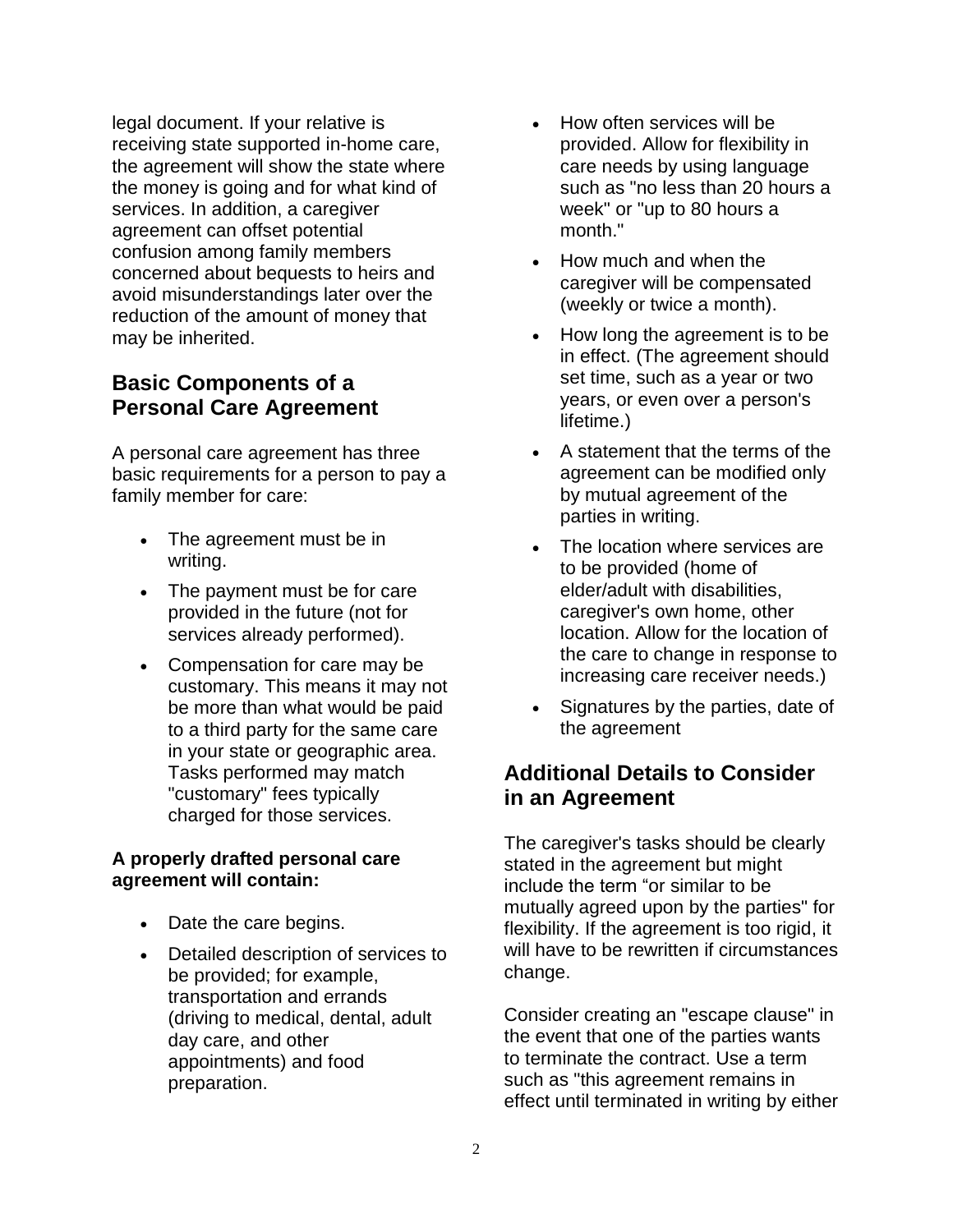party." Consider a provision that "springs" into action if the caregiver becomes ill or wants a vacation. Is there a designated back-up person who can step in temporarily?

Is there a provision for room and board costs if the care recipient lives with the caregiver (a proportional share of utilities, mortgage, insurance, taxes)? Will health insurance or a long-term care insurance policy be purchased to cover the family caregiver? If so, include that in the personal care agreement and be specific without being inflexible. Consider adding an allowance for easyto-overlook out-of-pocket expenses.

To determine the level of care required, consult with a local homecare agency, physician, geriatric care manager, hospital discharge planner, or social worker. There may be a fee involved to conduct a care assessment in the home. This will also help in anticipating any future care needs. If the care receiver has dementia, for example, a decline could require different care options.

Examples of care include personal care, grocery shopping, preparing meals, housekeeping, laundry, coordinating household and medical bills, making phone calls, financial management, transportation (consider mileage), monitoring and managing medications, tracking changes in health, and liaison with healthcare practitioners.

When preparing an agreement, ask yourself what each care task means. Define, for example, what "personal care" is: does it include bathing, dressing, dental hygiene? If you specifically define the care tasks and the time required, the result will be a more realistic caregiving assessment.

Caregivers should maintain a detailed daily log and have a concise job description. Documentation will support the intent of your contractual relationship if for any reason it comes into question.

You are creating a contractual relationship between employer (care recipient) and employee (caregiver), a relationship that requires withholding and paying taxes. Other considerations are whether to provide employee benefits such as health insurance or workers' compensation. In the area of taxes and social security, you may want to seek the advice of an attorney to confirm what applies in your situation. Consider a vacation pay provision to offset caregiver stress or a pay raise after one year for a job well done.

## **How to Discuss Personal Care Agreements within the Family**

A stressful conversation for any family is what happens to the money when a parent becomes ill, and who will serve as the primary caregiver. One method for discussing difficult topics is holding a family meeting. The caregiving team meets in a comfortable place seated around a table with room to spread out documents under discussion. (Using technology such as Skype may also include family members who live far away.) A well-organized meeting can provide the family members with shared support and a better understanding of the decisions to be made.

When planning the family meeting, it's important to include all necessary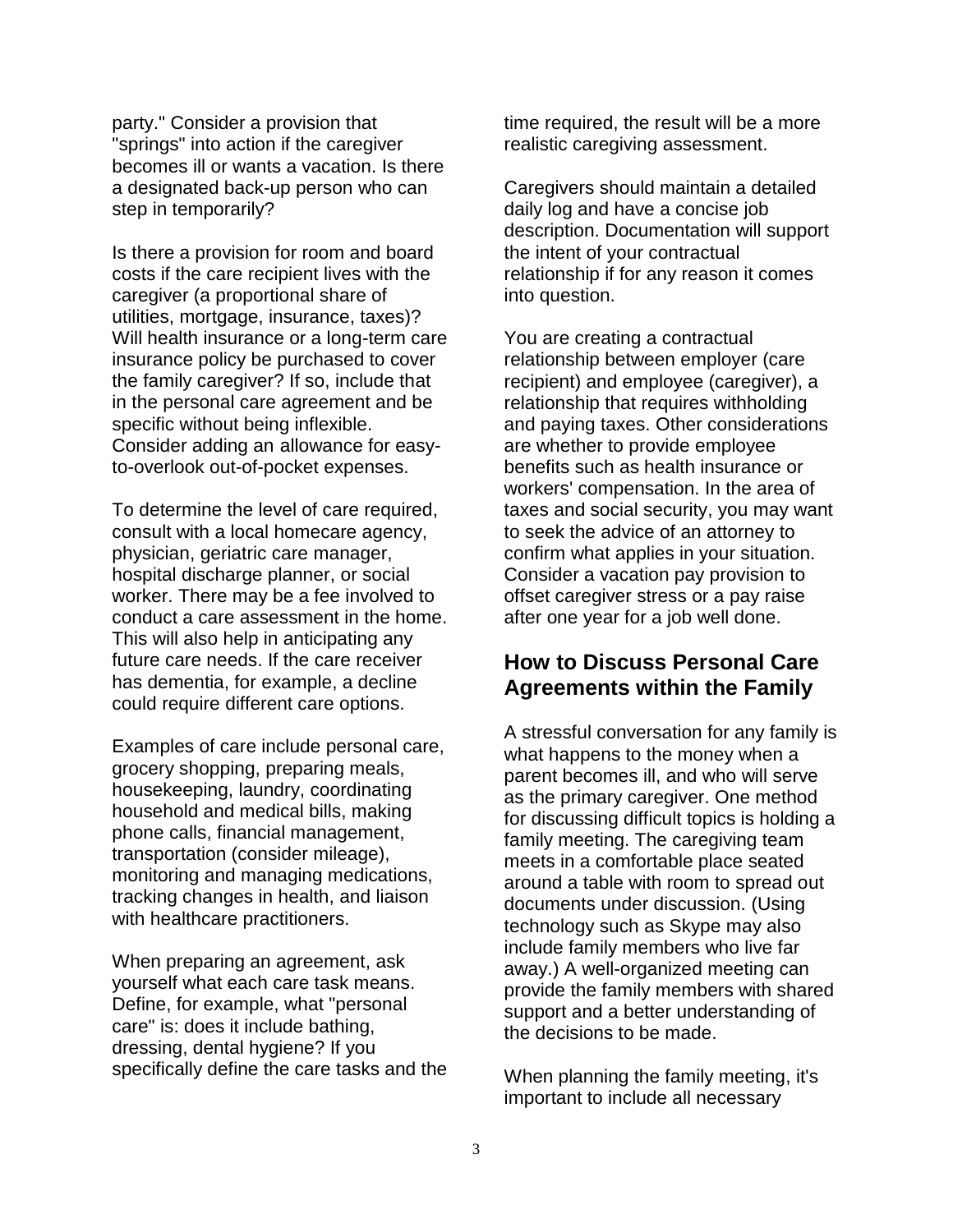members. One question to consider is whether the person receiving care will attend. If your loved one has a cognitive condition (Alzheimer's disease or another dementia, for instance), consider whether or not he or she has the capacity to understand the discussion and whether it's likely to be upsetting. Are there "hot-button" issues not to be discussed in their presence? How critical is it for them to participate in decisions made on their behalf? Attending all or part of the meeting may allow the care receiver to build trust in the caregiving team. This can help later with their cooperation when tougher decisions must be made.

Before the meeting, it's best to set times and dates convenient (as much as possible) for everyone's schedule, then create your meeting agenda.

#### **Here's a suggested list of topics to keep the discussion on track:**

- Definition of the caregiver's role with tasks clearly delineated
- The duration of the agreement
- Compensation for caregiving including how it will be paid (weekly, monthly, lump sum?)
- Financial changes to the family estate (present and future impact)
- Who holds Power of Attorney?
- Who will serve as a back-up should the caregiver become sick or need respite?
- Are there Medicaid "spend down" or "look back" period considerations?
- Is there a Health Care Directive?
- Is a physician on the team?
- How does the care receiver perceive his/her quality of life and independence? (What are their wishes?)
- What is the plan if it becomes time for placement in a residential facility?

If possible, record your meeting or have someone take notes. You might distribute meeting notes to other family members for future reference. Consider building a "personal care agreement" binder that contains necessary documentation. One person should facilitate the meeting to keep the discussion moving or to set boundaries if the discussion gets out of hand. Some families choose to use an outside facilitator such as a social worker, clergy member, geriatric care manager, or another person without a vested interest in the meeting's outcomes. More than one meeting may be necessary.

#### **Below are a few examples of what documents may be helpful:**

- Documentation showing the median hourly compensation for a caregiver in your area (call local home care agencies to get a sense of costs)
- Medical records relevant to caregiver tasks
- The completed care assessment documenting level of care
- Additional legal documents such as Health Care Directive, Power of Attorney
- Financial documents and Will and Trust agreements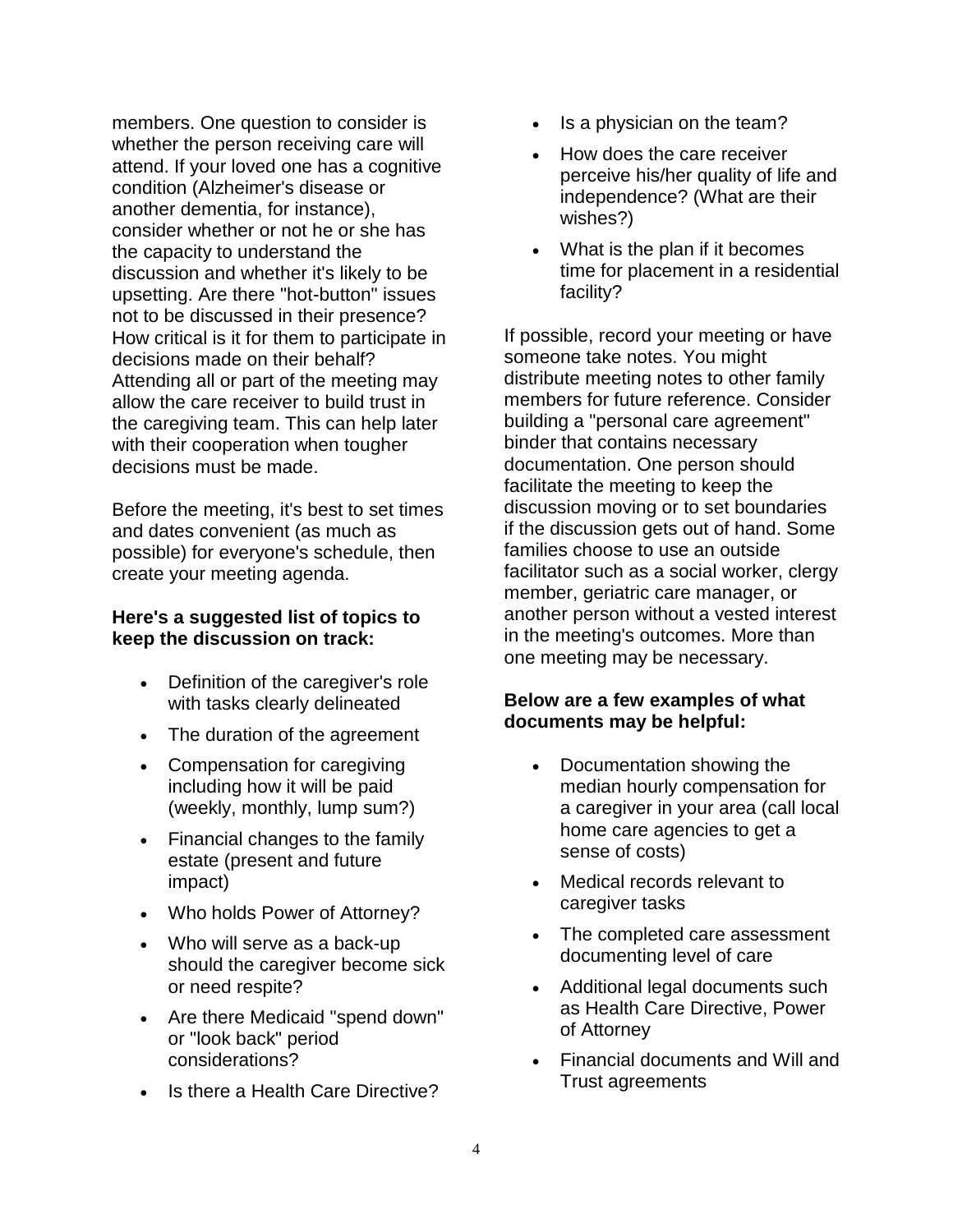Should the meetings not reach desired goals, family mediation is a growing trend in the U.S., helping families deal with major life transitions. For more information, see the National Care Planning Council noted in the Resources section at the end of this fact sheet.

## **Do I Need a Lawyer?**

You don't necessarily need to hire an attorney, but it may be advisable when entering into a contractual relationship. It depends on your set of circumstances and how complex an agreement your family requires. If you are considering a pre-paid, lump-sum caregiver contract, you may want to consult with a lawyer. A lump-sum contract is complex, and it's more difficult to show compensation in terms of "fair market" value for care services. A monthly or bi-weekly salary for care services is easier to track, especially for Medicaid purposes. If you are not comfortable with these transactions, consult an attorney to avoid conflict later.

Another legal consideration is if the care receiver lacks capacity to sign the agreement. The person holding the Power of Attorney, or the guardian, or the conservator may sign. If the family caregiver also holds the care receiver's Power of Attorney or legal guardianship, consider consulting with an attorney. If you feel there is no need for an attorney, see examples of agreements in the Resources section.

## **How Does This Affect Eligibility for Medicaid?**

Medicaid (Medi-Cal in California) is a state and federal program that may pay for long-term care costs for people with limited income and assets. To qualify for Medicaid, a person's spending and assets are subject to a "look-back" period of up to five years. This is sometimes called the asset "spend down." If the care receiver needs to enter a facility or apply for other services that Medicaid might pay for, the personal care agreement can show that care payments were a legitimate expense and not an attempt to hide assets by giving cash to family members. The care receiver is paying for the "value" in personal care services.

Check your state for Medicaid rules since regulations do vary from state to state. These regulations are complicated, and you may want to consult an elder law attorney for help in qualifying for Medicaid or Medi-Cal.

## **Resources**

#### **Southern Caregiver Resource Center**

3675 Ruffin Road, Suite 230 San Diego, CA 92123 (858) 268-4432 | (800) 827-1008 (in CA) E-mail: scrc@caregivercenter.org Website: [www.caregivercenter.org](http://www.caregivercenter.org/)

Southern Caregiver Resource Center offers free support services to caregivers of adults with chronic and disabling conditions in San Diego and Imperial counties. Services include information and referral, needs assessments, care planning, family consultation, case management, individual counseling, legal and financial consultation, respite care, education and training, and support groups.